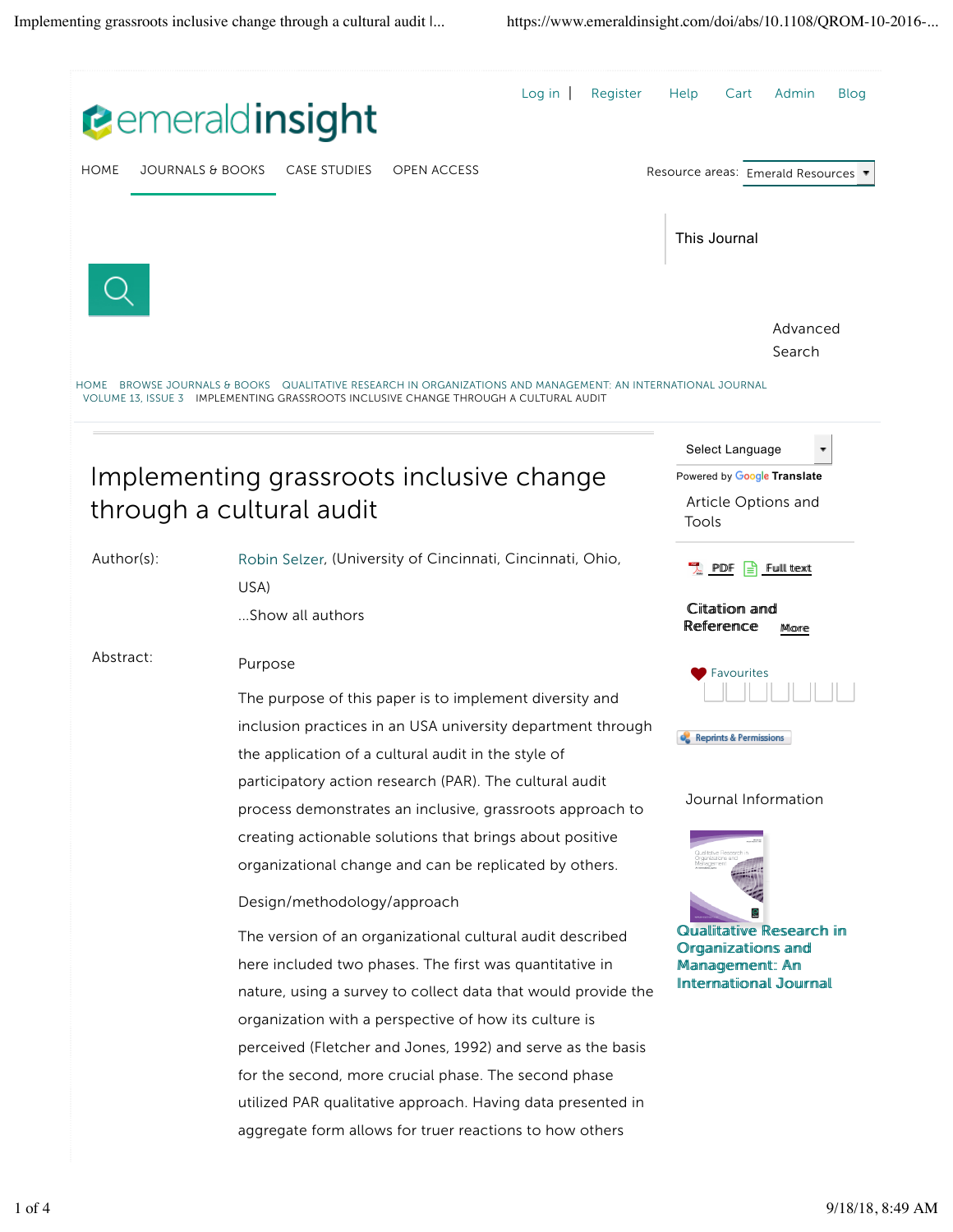believe they experience the work environment, as opposed to making assumptions about how others may experience the work environment. A cultural audit such as this relies heavily upon the qualitative narrative that is exposed when participants react to the quantitative data presented. In fact, the real assessment begins not with the quantitative data collection process, but with the presentation of the quantitative data and the analysis of how participants respond to what they see.

## Findings

The researchers found social and practical implications for empowering employees to develop a culturally agile organization. Results showed that participants generally viewed the culture as lacking transparency and needing values-based guidelines for everyday interactions. Participants thought they should value diversity, but viewed the culture as having a gap in solutions to apply that value. Incentivizing actions that promote diversity and inclusion and better shared governance were needed to address cultural problems in the organization. Recommendations for actionable solutions included: developing shared language through a values statement, restructuring onboarding and mentoring support, increasing transparency of standing committee work, membership, and minutes to foster trust and communication, implementing group guidelines for respectful interactions, and the creation of regular, planned social events to enhance human relations. This case study is significant because it uses an innovative method to not only study diversity and inclusion in a university setting, but also take action, thereby filling a gap in the literature on critical studies of organizations.

## Research limitations/implications

For those trying to institute a similar experience for their organization, it would be important to note that the cultural audit was a grassroots intervention, designed to help the division discern what kinds of lived experiences and shared assumptions exist within.

## Practical implications

The case study presented should serve as a roadmap for how individuals can garner support for conducting a similar cultural audit with their own organizations.

## Originality/value

This case study is significant because it uses an innovative method to not only study diversity in a university setting, but also take action, thereby filling a gap in the literature on critical studies of organizations.

ISSN: 1746-5648 Onlline from: 2006

Currrent Issue Avaiilable Issues Earllycitte

RSS Toc Allertt





## RELATED

The most popular papers from this title in the past 7 days:

Shadow organizing: a metaphor to explore organizing as intra-relating

Power, subjectivity and context in workplace bullying, emotional abuse and harassment: insights from postpositivism

Informal communication of co‐workers: a thematic analysis of messages

Evaluating inductive vs deductive research in management studies : Implications for authors, editors, and reviewers

The Coding Manual for Qualitative Researchers (3rd edition)

See more >